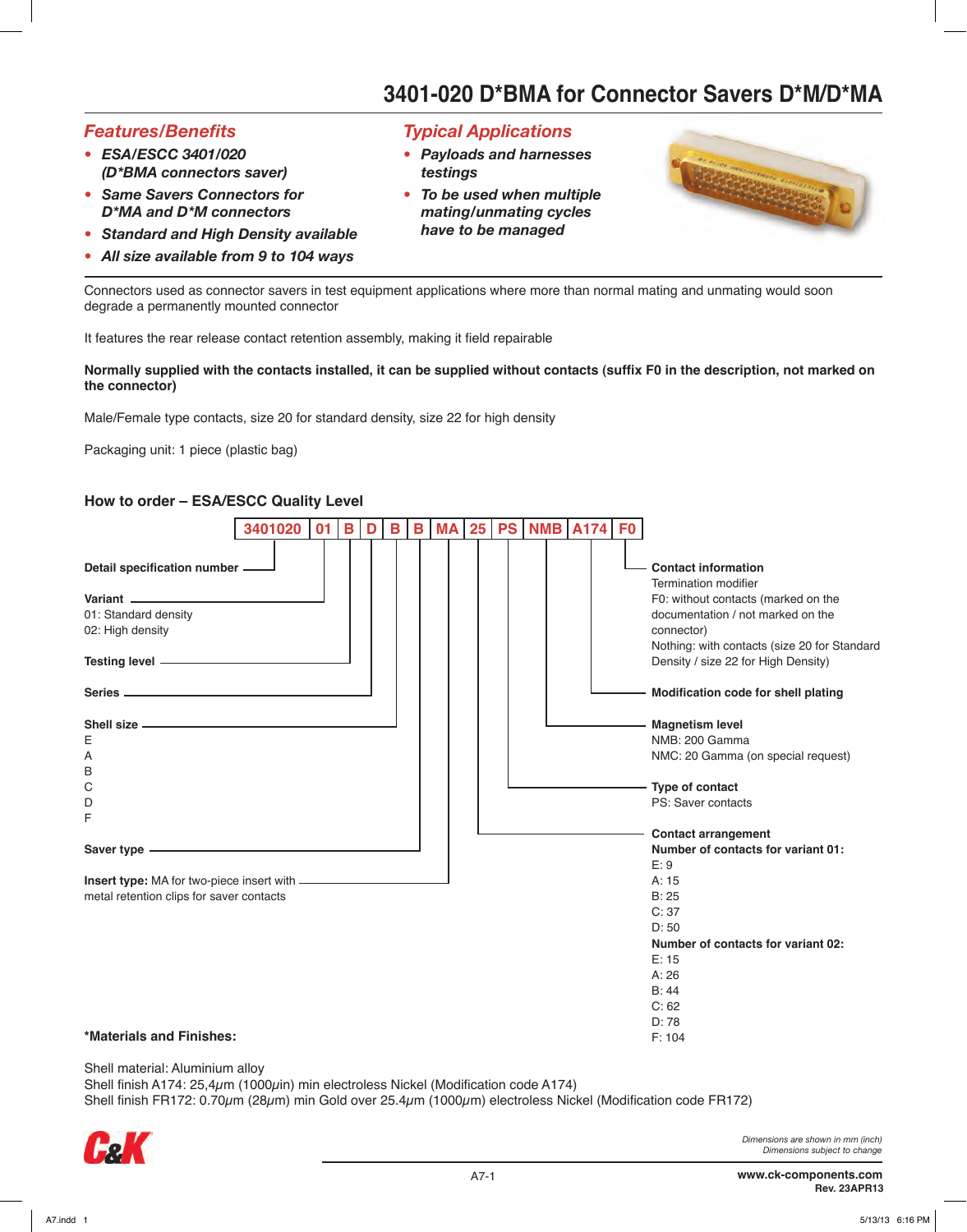## **How to order – FR023 Quality Level**



#### **\*Materials and Finishes:**

Shell material: Aluminium alloy

Shell finish A174: 25,4µm (1000µin) min electroless Nickel (Modification code A174) Shell finish FR172: 0.70µm (28µm) min Gold over 25.4µm (1000µm) electroless Nickel (Modification code FR172)

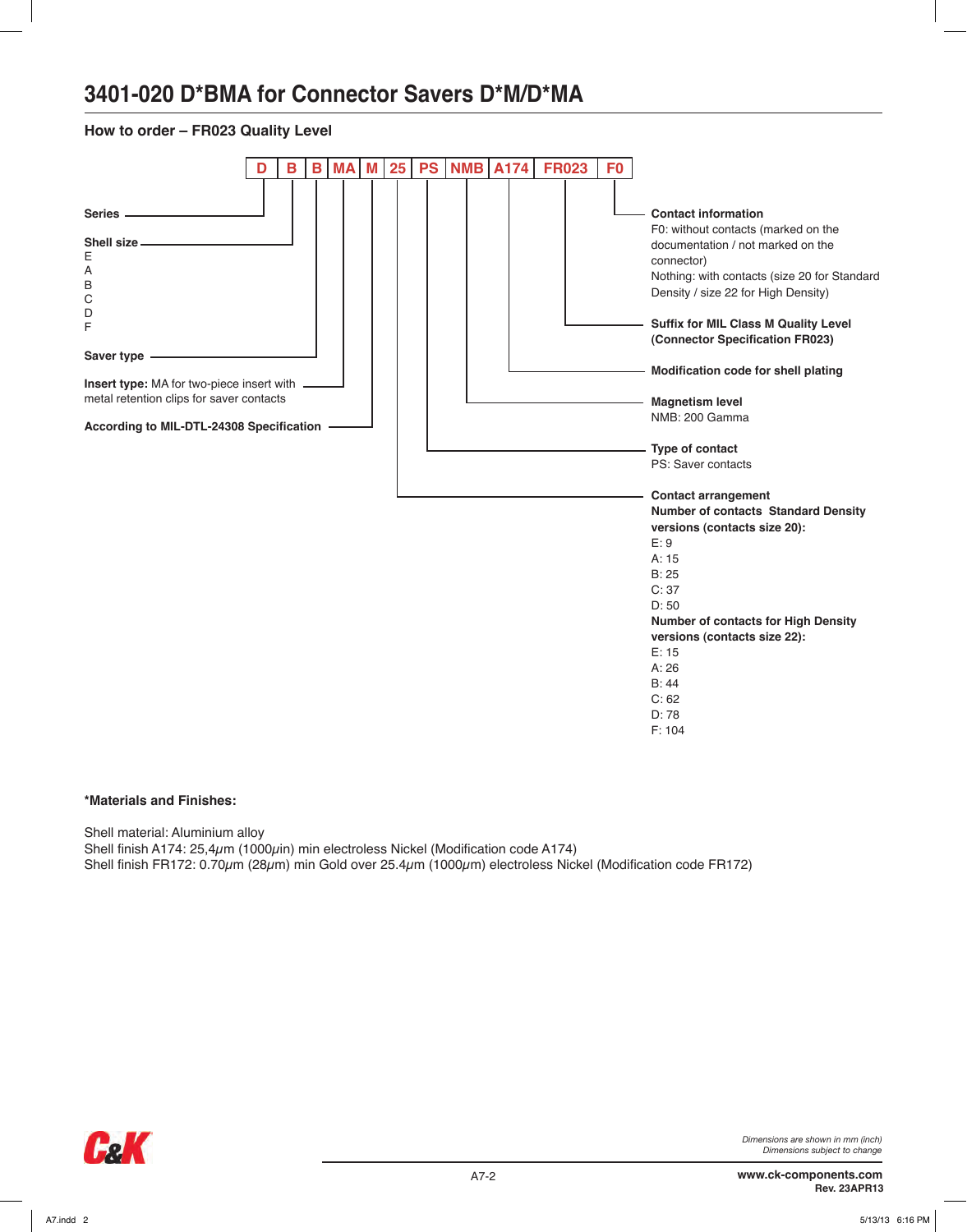## **How to order – FR022 Quality Level**



#### **\*Materials and Finishes:**

Shell material: Aluminium alloy

Shell finish A174: 25,4 $\mu$ m (1000 $\mu$ in) min electroless Nickel (Modification code A174) Shell finish FR172: 0.70µm (28µm) min Gold over 25.4µm (1000µm) electroless Nickel (Modification code FR172)

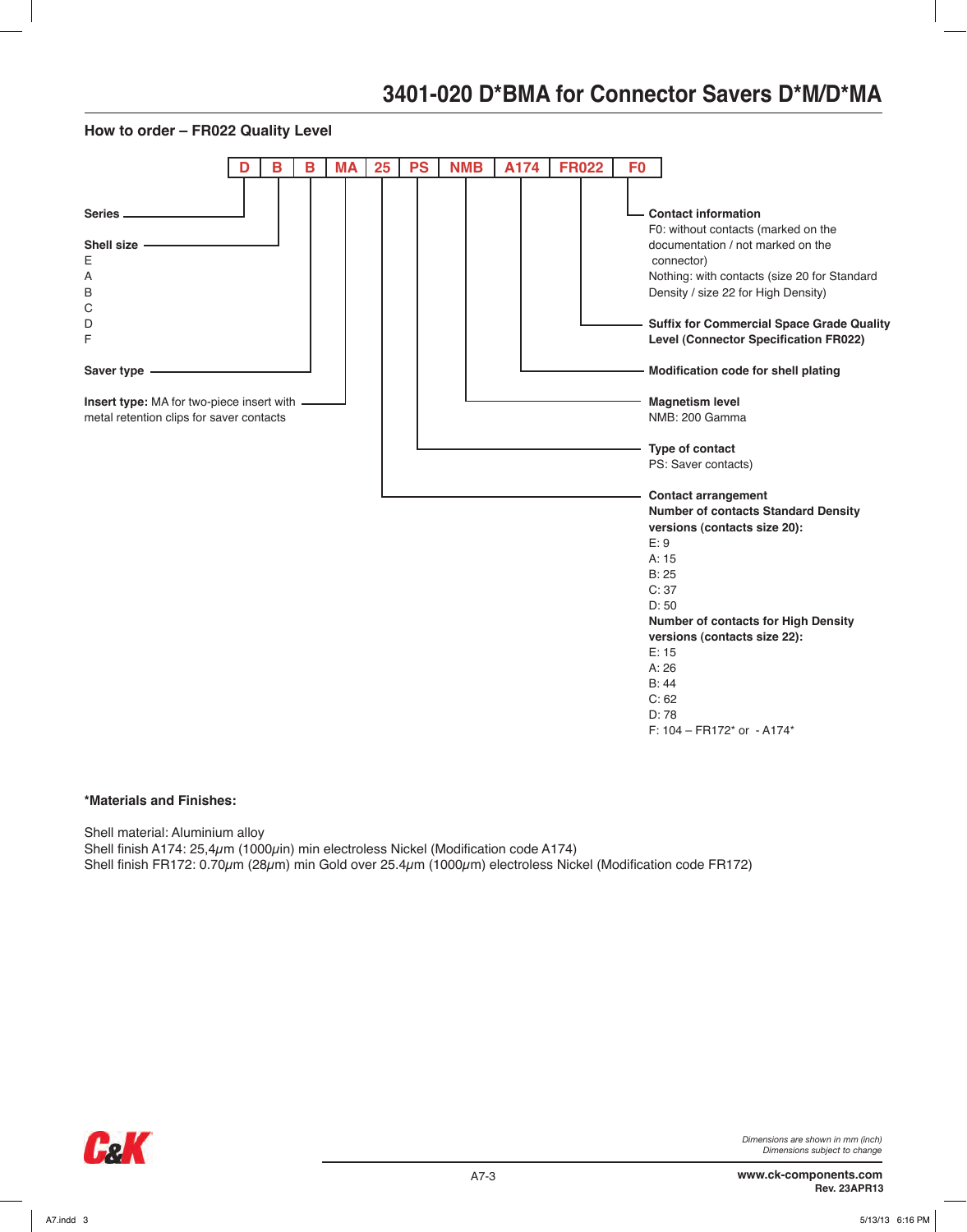# **3401-020 D\*BMA for Connector Savers D\*M/D\*MA**

## **Specific Dimensions**



| <b>Shell Size</b><br>mm   | Α<br>± 0,38 | в<br>± 0,13 | c<br>± 0,13     | D<br>± 0,13 | Е<br>± 0,38 | F<br>± 0,25 | G<br>$\pm$ * / **        | H<br>± 0,13     | J<br>± 0,13     | K<br>± 0,13 | L<br>± 0,38 | M<br>± 0,25 |
|---------------------------|-------------|-------------|-----------------|-------------|-------------|-------------|--------------------------|-----------------|-----------------|-------------|-------------|-------------|
| Е                         | 30,81       | 16,92       | 24,99           | 8,36        | 12,55       | 21,87       | 5,94                     | 6,18            | 7,90            | 16,33       | 10,59       | 9,86        |
| Α                         | 39,14       | 25,25       | 33,32           | 8,36        | 12,55       | 21,87       | 5,94                     | 6,18            | 7,90            | 24,66       | 10,59       | 9,86        |
| B                         | 53,04       | 38,96       | 47,04           | 8,36        | 12,55       | 21,97       | 5,84                     | 6,18            | 7,90            | 38,38       | 10,59       | 9,86        |
| C                         | 69,32       | 55,42       | 63,50           | 8,36        | 12,55       | 21,97       | 5,84                     | 6,18            | 7,90            | 54,84       | 10,59       | 9,86        |
| D                         | 66,93       | 52,81       | 61,11           | 11,07       | 15,37       | 21,97       | 5,84                     | 6,18            | 10,74           | 52,42       | 10,59       | 9,86        |
| F                         | 69,32       | 56,18       | 63,50           | 12,77       | 17,30       | 21,97       | 5,84                     | 6,18            | 12,32           | 55,60       | 10,59       | 9,86        |
|                           |             |             |                 |             |             |             | $*$ ± 0.12 / $**$ ± 0.15 |                 |                 |             |             |             |
| <b>Shell Size</b><br>inch | A<br>±.015  | в<br>±.005  | C<br>$\pm$ .005 | D<br>±.005  | Е<br>±.015  | F<br>±.010  | G<br>$\pm$ * / **        | н<br>$\pm$ .005 | J<br>$\pm$ .005 | ĸ<br>±.005  | ±.015       | M<br>±.010  |
| Е                         | 1.213       | .666        | .984            | .329        | .494        | .861        | $.234*$                  | .243            | .311            | .643        | .417        | .388        |
| A                         | 1.541       | .994        | 1.312           | .329        | .494        | .861        | $.234*$                  | .243            | .311            | .971        | .417        | .388        |
| B                         | 2.088       | 1.534       | 1.852           | .329        | .494        | .865        | $.230**$                 | .243            | .311            | 1.511       | .417        | .388        |
| C                         | 2.729       | 2.182       | 2.500           | .329        | .494        | .865        | $.230**$                 | .243            | .311            | 2.159       | .417        | .388        |
| D                         | 2.635       | 2.079       | 2.406           | .436        | .605        | .865        | $.230**$                 | .243            | .423            | 2.064       | .417        | .388        |
| F                         | 2.729       | 2.212       | 2.500           | .503        | .681        | .865        | $.230**$                 | .243            | .485            | 2.189       | .417        | .388        |

 $* \pm .005 / ** \pm .006$ 

### **Weights**

|                                        | <b>Shell Size</b> | <b>Standard Density</b><br>without contacts | <b>Standard Density</b><br>with contacts | <b>High Density</b><br>without contacts | <b>High Density</b><br>with contacts |
|----------------------------------------|-------------------|---------------------------------------------|------------------------------------------|-----------------------------------------|--------------------------------------|
| Max Weight (grams) per contact         |                   |                                             | 0.25                                     |                                         | 0.16                                 |
| Max Weight (grams) per connector saver | Ε                 | 9.90                                        | 12.15                                    | 9.50                                    | 11.90                                |
|                                        |                   | 13.70                                       | 17.45                                    | 13.20                                   | 17.36                                |
|                                        | В                 | 18.40                                       | 24.65                                    | 17.80                                   | 24.84                                |
|                                        | C                 | 23.90                                       | 33.15                                    | 23.20                                   | 33.12                                |
|                                        | D                 | 26.80                                       | 39.30                                    | 26.10                                   | 38.58                                |
|                                        |                   | N.A.                                        | N.A.                                     | 30.50                                   | 47.14                                |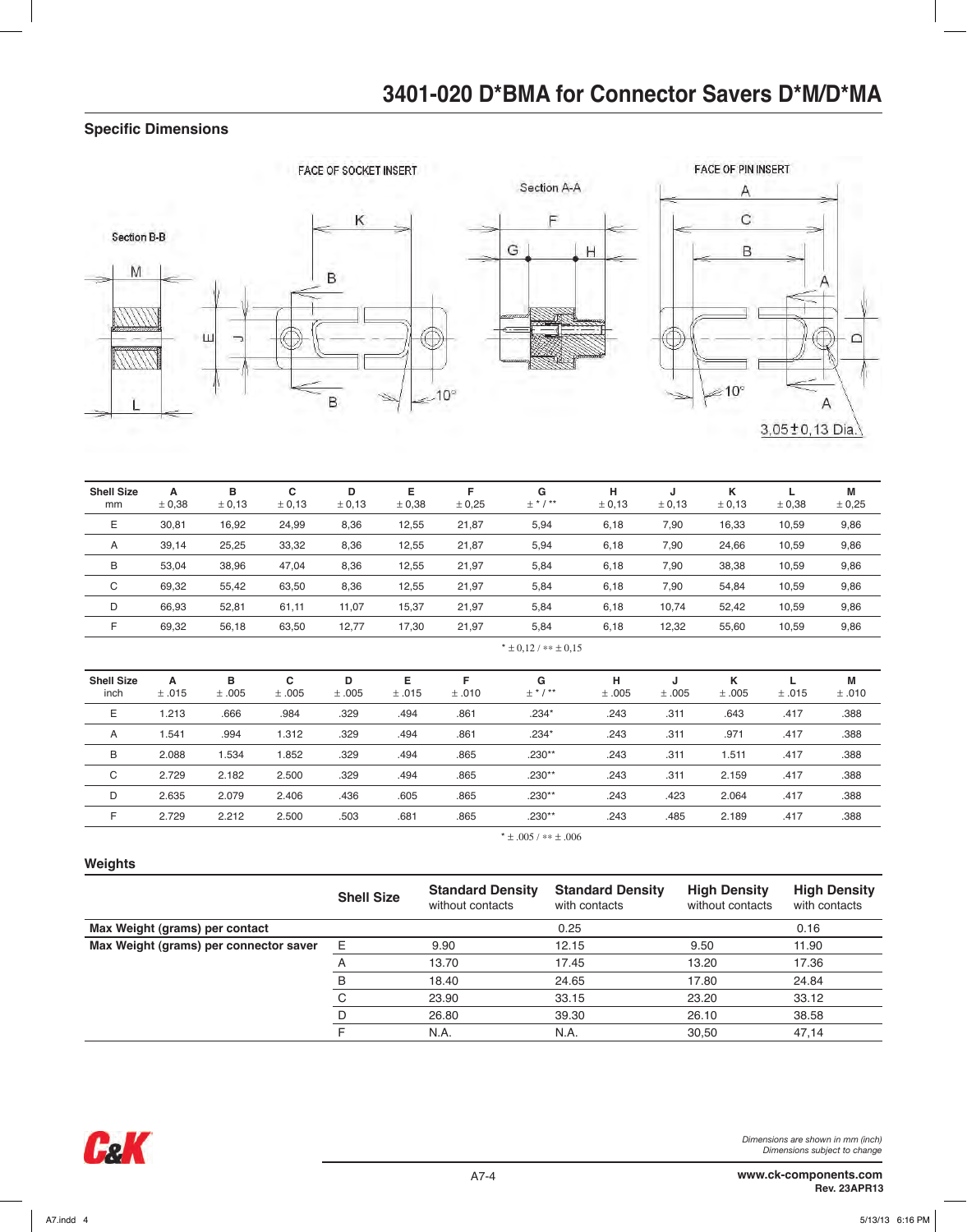# **3401-021 D\*BMA for Connector Savers D\*M/D\*MA – Savers Contacts**

## **Contact Size 20 for Standard density connectors**



| mm     | А     | в    | C    | D    | ØΕ   | $\varnothing$ F | $\varnothing$ G | н    | κ    | $\varnothing$ M | $\varnothing$ N | ∅P   | $\varnothing$ Q |
|--------|-------|------|------|------|------|-----------------|-----------------|------|------|-----------------|-----------------|------|-----------------|
| Min    | 19,76 | 5,50 | 9,55 | 0,74 | 2,08 | 0,99            | 1,65            | 7,60 | 1,10 | 1,80            | 1,07            |      | 1,73            |
| Max    | 20,12 | 5,80 | 9,63 | 0,81 | 2,12 | 1,04            | 1,73            | 7,85 | 1,20 | ,85             | 1,14            | 0,30 | 1,78            |
|        |       |      |      |      |      |                 |                 |      |      |                 |                 |      |                 |
| (inch) | A     | в    | C    | D    | ØΕ   | ØΕ              | $\varnothing$ G | н    | к    | $\varnothing$ M | $\varnothing$ N | ∅P   | $\varnothing$ Q |
| Min    | .778  | .217 | .376 | .029 | .082 | .039            | .065            | .299 | .043 | .071            | .042            |      | .068            |

Max .792 .228 .379 .032 .083 .041 .068 .309 .047 .073 .045 .012 .070

## **Contact Size 22 for high density connectors**



| Mm     | А     | в    | C    | ØF   | $\varnothing$ G | н    | $\varnothing$ M | $\varnothing$ N | $\varnothing$ P          | $\varnothing$ J |      |
|--------|-------|------|------|------|-----------------|------|-----------------|-----------------|--------------------------|-----------------|------|
| Min    | 19,50 | 5,95 | 7,28 | 0,75 | 1.17            | 5,55 | 1,52            | 0,78            | $\overline{\phantom{0}}$ | 0,91            | 0,20 |
| Max    | 19,95 | 6,05 | 7,34 | 0,77 | 1,21            | 5,85 | 1,57            |                 | 0,20                     | 1,01            | 0,25 |
|        |       |      |      |      |                 |      |                 |                 |                          |                 |      |
| (Inch) | А     | в    | C    | ØF   | $\varnothing$ G | н    | $\varnothing$ M | $\varnothing$ N | $\varnothing$ P          | $\varnothing$ J |      |
| Min    | .768  | .234 | .287 | .029 | .046            | .219 | .060            | .031            | $\overline{\phantom{0}}$ | .036            | .008 |

Max .785 .238 .289 .030 .048 .230 .062 .008 .040 .010

Residual magnetism level NMB (200 Gamma max) For other residual magnetism level, consult factory

Packaging unit: 250 pieces (plastic bag)

## **Contacts for savers connectors**

| <b>Size</b> |                                          | <b>ESA/ESCC Quality Level</b> | <b>FR023 Quality Level</b> |                    | <b>FR022 Quality Level</b> |                    |  |  |
|-------------|------------------------------------------|-------------------------------|----------------------------|--------------------|----------------------------|--------------------|--|--|
|             | <b>Description</b><br><b>Part Number</b> |                               | <b>Description</b>         | <b>Part Number</b> | <b>Description</b>         | <b>Part Number</b> |  |  |
| 20          | 340102101B                               | C031-8991-101H                | 031-8991-101-FR023         | C031-8991-101F     | 031-8991-101-FR022         | C031-8991-101D     |  |  |
| -22         | 340102102B                               | C031-8992-101H                | 031-8992-101-FR023         | C031-8992-101F     | 031-8992-101-FR022         | C031-8992-101D     |  |  |

**Size 20 for standard density connectors Size 22 for high density connectors**

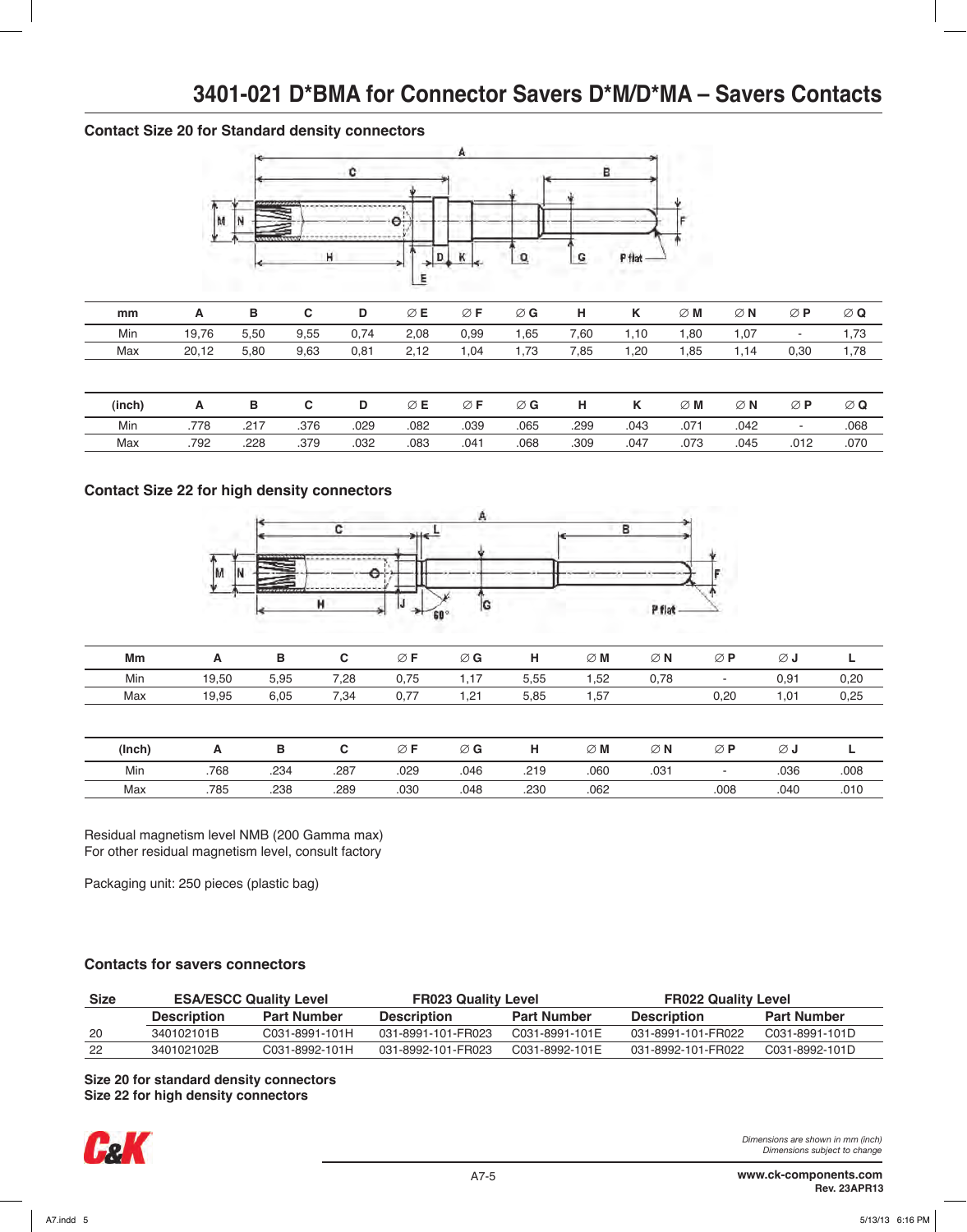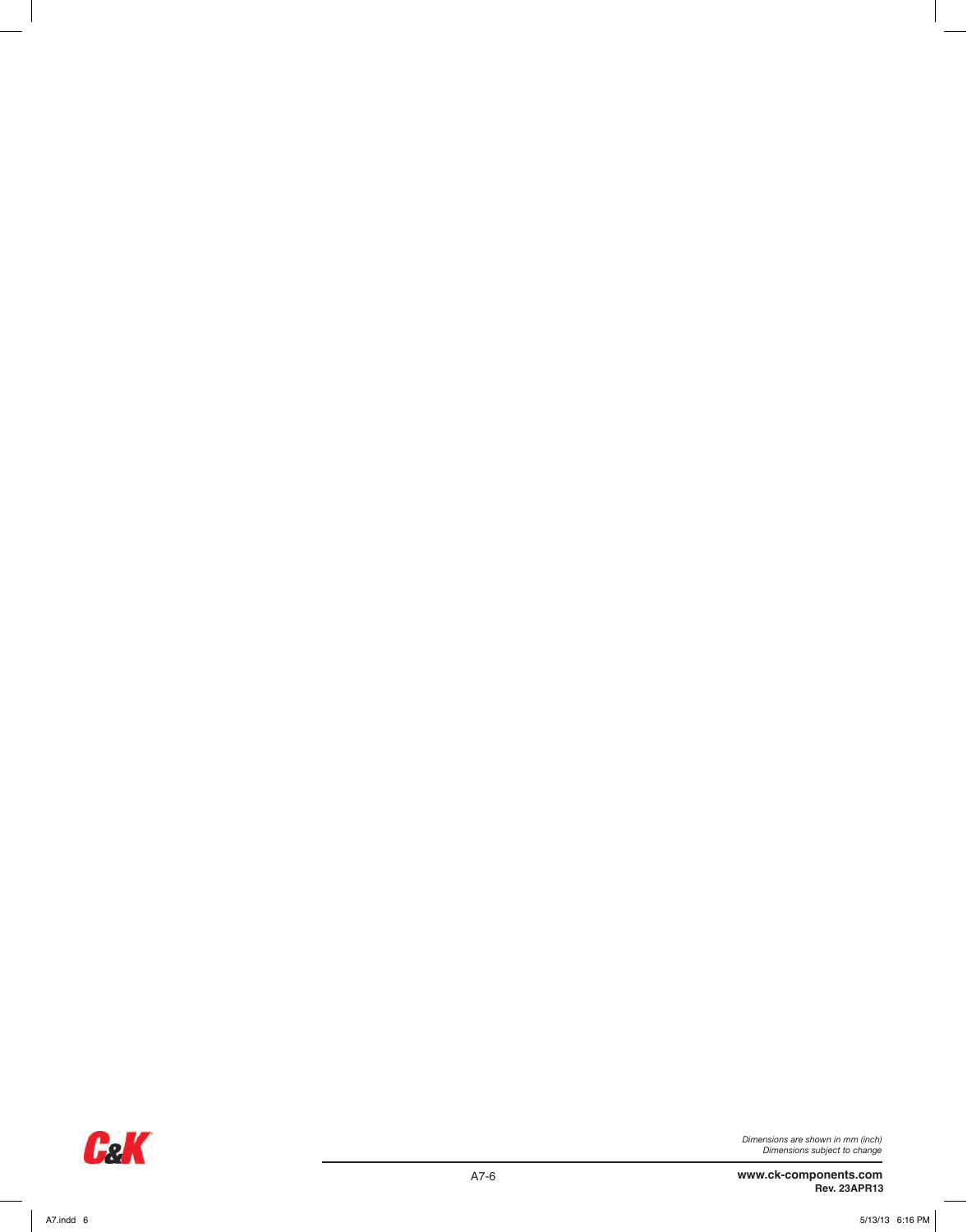